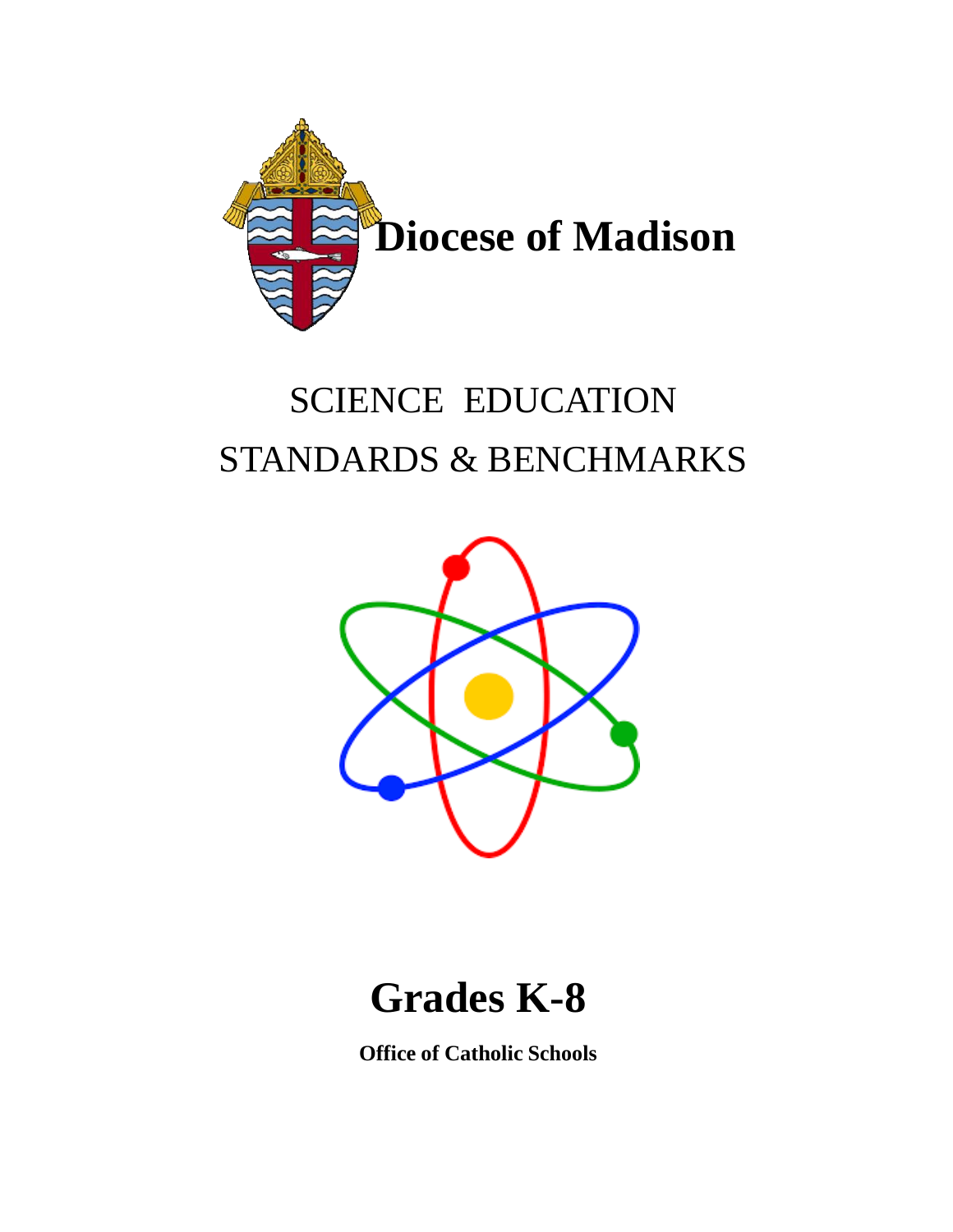The newest edition of the Diocese of Madison Science Standards and Benchmarks by grade level promote a new era of Science Education in our Catholic Schools that is inquiry-based and promote the process by which learning is innocuously incorporated. Not to be viewed as curricular in nature, these Standards are arranged by topic and grade level grouping instead of grade level in order to give teachers greater flexibility when selecting curricular materials that are driven, in large part, by student interest. Problem-solving, flexible thinking, and applying logic to systems are all key underpinnings to the spirit of the Standards.

These Science Standards were authored using the *Next Generation Science Standards* as a guideline. While recognizing that the language used in the *NGSS* is geared towards adults, the committee spent great care and concern to reduce the language so that it is readable by and for students. Students should be at the heart of their learning, and the Standards should be accessible to the grade levels for which they are intended as learning targets.

Particular care should be taken to use curricular materials that fit with each school's underlying philosophy on Science Education. Furthermore, inherent to the Standards are categorical guidelines; while it is up to the school to structure the Science curriculum, the strands suggest a more flexible curricular experience and can be used to vary the curricular design, particularly at the middle school level.

All of the Standards and Benchmarks should promote learning through the tenets of the Scientific Process, which is to:

- o Ask questions
- o Construct hypotheses
- o Conduct experiments
- o Collect data
- o Analyze data
- o Report findings
- o Know how to apply findings to conduct future inquiry

There are several new components to the Science Standards, specifically:

- Human Impacts Teased out as a separate category, students are asked to understand the tenets of impact on their surroundings, and vice-versa.
- STREAM As an acronym for the the infusion of Science, Technology, Religion, Engineering, and Math, the Benchmarks within STREAM represent a set of learning targets that ask students to view problem-solving through the lens of Engineering design. STREAM recognizes that the whole is not the sum of the parts of components, but rather, a set of variables that is ever-changing and not finite in either process or product. When designing learning opportunities, the following terms must be accurately applied:
	- o Constraints
	- o Criteria
	- o Design
	- o Optimization (in the engineering context)
- Ethics Treated as a component of STREAM, the Benchmarks promote our Ethical responsibilities as Catholics when the field of Science contradicts with our moral obligations as members and defenders of our Faith.
- Career Aspects While not mentioned specifically as a strand of standards, the benchmarks should be used to promote careers in, and around, the field of Science. And while a career in Science may not be of interest to all students, a majority of careers in the 21st century era require the workforce to apply the tenets of Scientific Inquiry to their specific positions.

One of the concerns of the authoring committee members was that of time; specifically, the notion that Science is being decreased in our Catholic Schools as to allot more time to Literacy and Math. To that end, the Standards and Benchmarks can be used in a cross-curricular fashion, but should not be confused with using the Standards solely in other subjects. The Science Standards should stand on their own as a set of progressive learning benchmarks that have less to do with material, and more to do with giving students an experience that may lead them to a career of inquiry.

Overall, the Science Standards promote a lifelong love of learning, of the Scientific Process, and of Science itself. It is up to the teacher and administrator to provide a rich curriculum and methodology that works with the Standards.

2018 Science Standards Committee Members: Margie Bryden; St. Mary, Bloomington Michael Flanagan; Office of Catholic Schools Emily Heller; St. Luke, Plain Megan Muller; HGIC, Dickeyville-Kieler Sarah Spielbauer; St. Peter, Ashton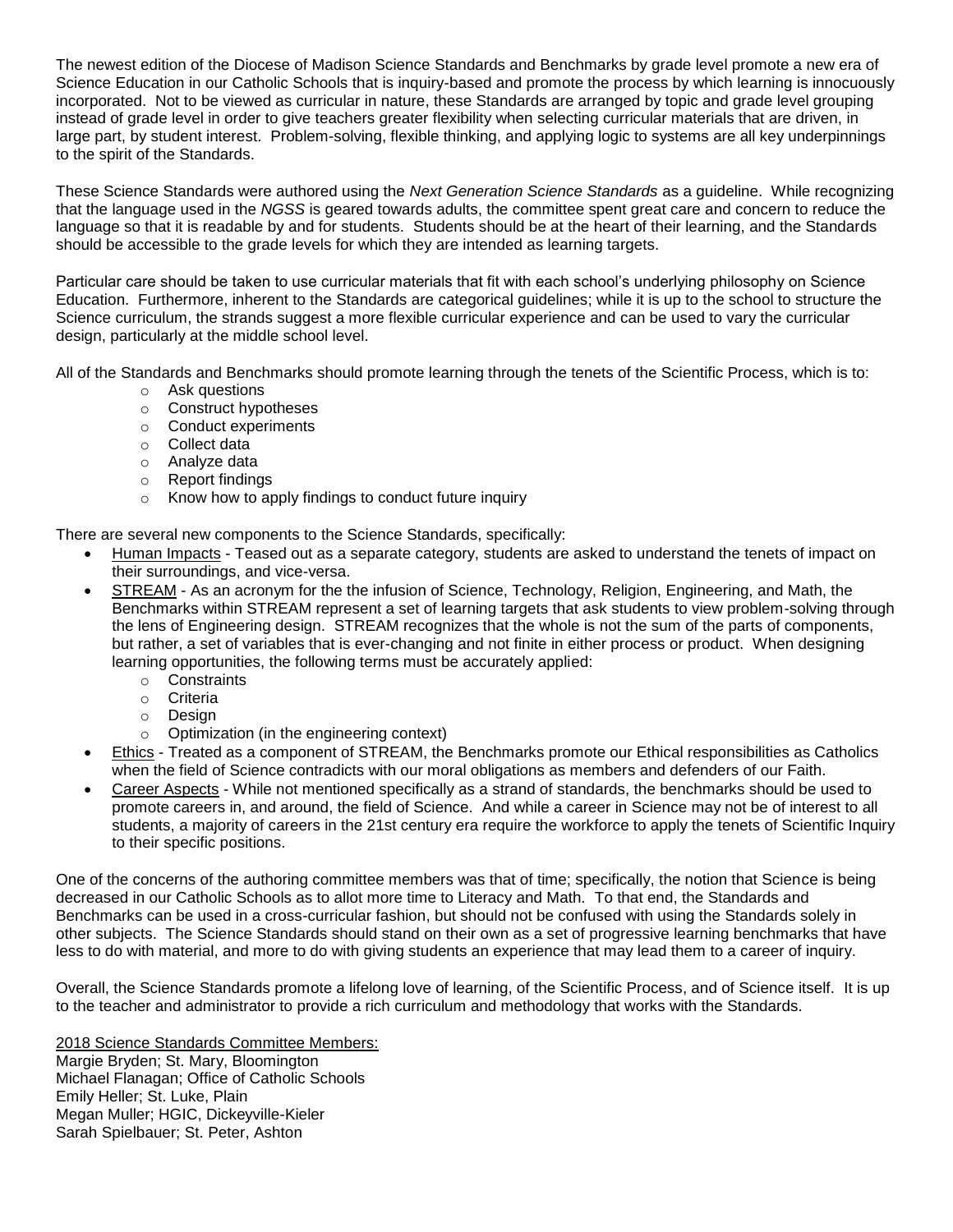| <b>Science Standards - Grades K-8</b>                                                                                                         |
|-----------------------------------------------------------------------------------------------------------------------------------------------|
| <b>PS. Physical Science</b>                                                                                                                   |
| PS.1. Structure and Properties of Matter<br><b>PS.2. Forces &amp; Interactions</b><br>PS.3. Energy<br>PS.4. Waves & Electromagnetic Radiation |
| <b>LS. Life Science</b>                                                                                                                       |
| LS.1. Organisms<br>LS.2. Ecosystems<br>LS.3. Inheritance and Adaptations                                                                      |
| <b>ES. Earth Science</b>                                                                                                                      |
| <b>ES.1. Earth's Systems</b><br><b>ES.2. Weather and Climate</b><br><b>ES.3. Space Systems</b><br>ES.4. History of Earth                      |
| <b>STREAM</b>                                                                                                                                 |
| <b>STREAM.1. Engineering Design</b><br><b>STREAM.2. Human Impacts</b><br><b>STREAM.3. Ethics</b>                                              |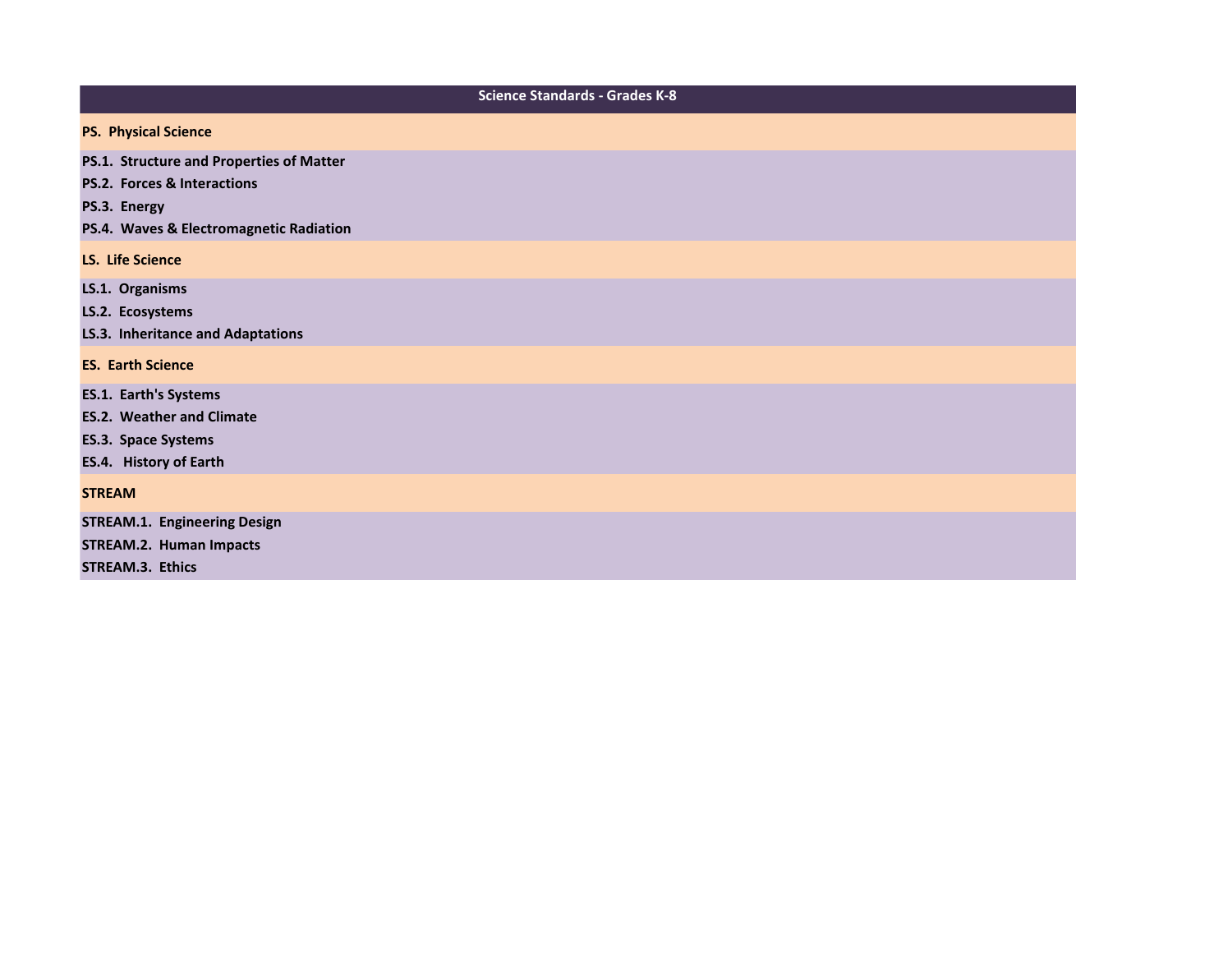| PS.          | <b>Physical Science</b>                                                                           |                                                                                                             |                                                                                                                        |
|--------------|---------------------------------------------------------------------------------------------------|-------------------------------------------------------------------------------------------------------------|------------------------------------------------------------------------------------------------------------------------|
|              | $K-2$                                                                                             | $3 - 5$                                                                                                     | $6-8$                                                                                                                  |
|              | PS.1. Structure & Properties of Matter                                                            |                                                                                                             |                                                                                                                        |
| Α            |                                                                                                   | Describe that matter is made of atoms.                                                                      | Understand the Atomic Theory of Matter.                                                                                |
| B            |                                                                                                   | Understand the structure of an atom.                                                                        | Demonstrate the atomic composition of simple<br>molecules and extended structures.                                     |
| $\mathsf{C}$ |                                                                                                   | Identify the periodic table of the elements as a<br>tool to organize the elements of matter.                | Understand and apply the periodic table.                                                                               |
| D            | Identify different kinds of materials by their<br>observable properties.                          | Describe and classify materials based on their<br>properties.                                               | Understand the changes in states of matter.                                                                            |
| E            |                                                                                                   | Understand that total weight of matter is<br>conserved regardless of change (e.g.,<br>temperature, mixing). | Understand the Law of Conservation of Matter<br>(e.g., balancing chemical equations, observing<br>chemical reactions). |
| F            | Understand that some changes caused by<br>heating and cooling can be reversed and some<br>cannot. | Understand the difference between physical and<br>chemical changes.                                         | Determine if a chemical reaction has occurred.                                                                         |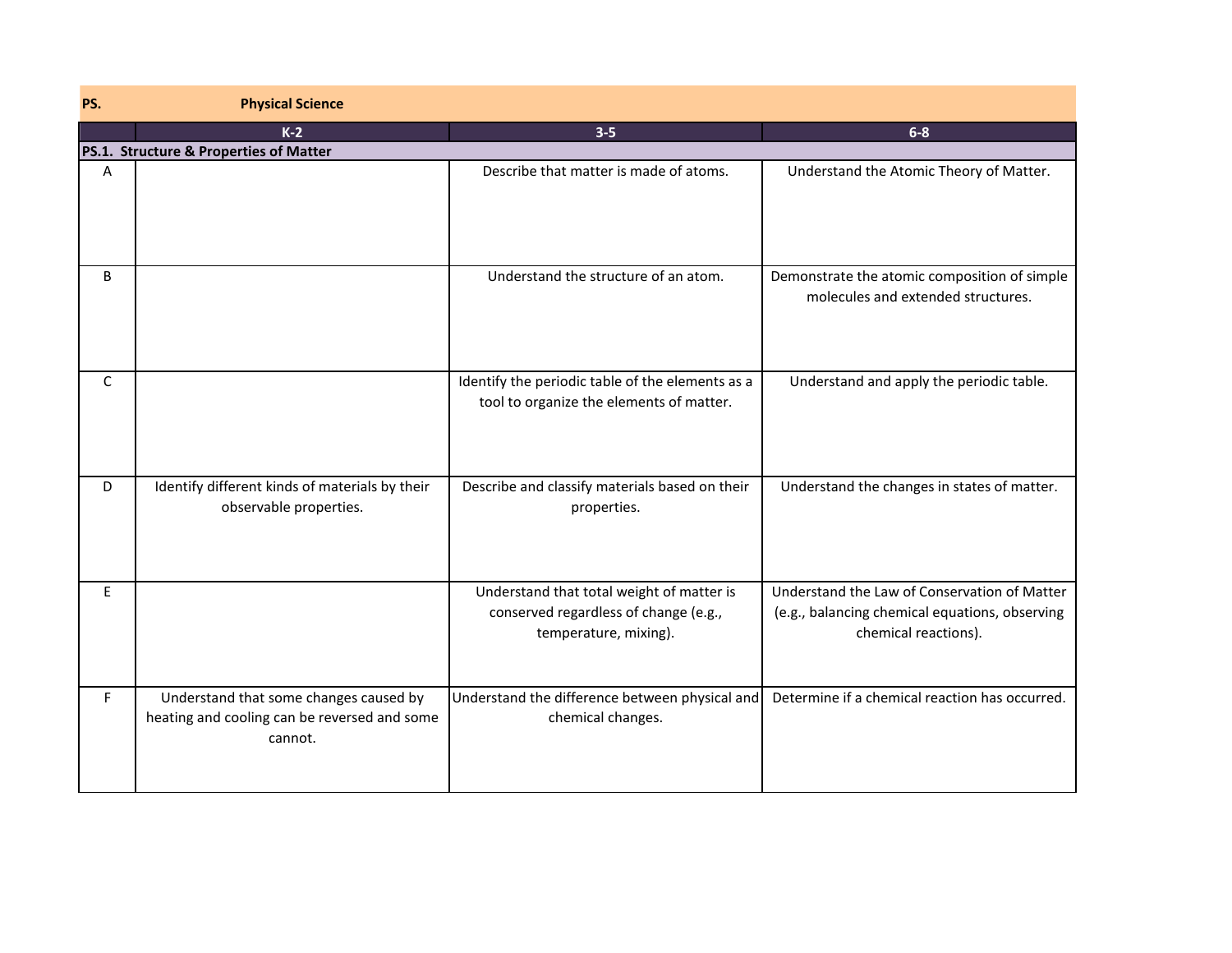| PS. | <b>Physical Science</b>                                                    |                                                                                                 |                                                                                                                               |
|-----|----------------------------------------------------------------------------|-------------------------------------------------------------------------------------------------|-------------------------------------------------------------------------------------------------------------------------------|
|     | $K-2$                                                                      | $3 - 5$                                                                                         | $6 - 8$                                                                                                                       |
|     | <b>PS.2. Forces &amp; Interactions</b>                                     |                                                                                                 |                                                                                                                               |
| A   | Compare the effects of pushes and pulls on an<br>object.                   | Investigate and give evidence of the effects of<br>balanced and unbalanced forces on an object. | Understand and apply Newton's Laws of<br>Motion.                                                                              |
| B   | Explain how a push or pull affects the speed or<br>direction of an object. | Predict the motion of an object using<br>observations and measurements.                         | Understand the properties of motion (e.g.,<br>speed, displacement, etc.)                                                      |
| C   |                                                                            | Determine cause and effect relationships of<br>electric or magnetic interactions.               | Demonstrate that fields exist between objects<br>exerting forces on each other even though the<br>objects are not in contact. |
| D   |                                                                            |                                                                                                 | Understand that mass affects the gravitational<br>force of interacting objects                                                |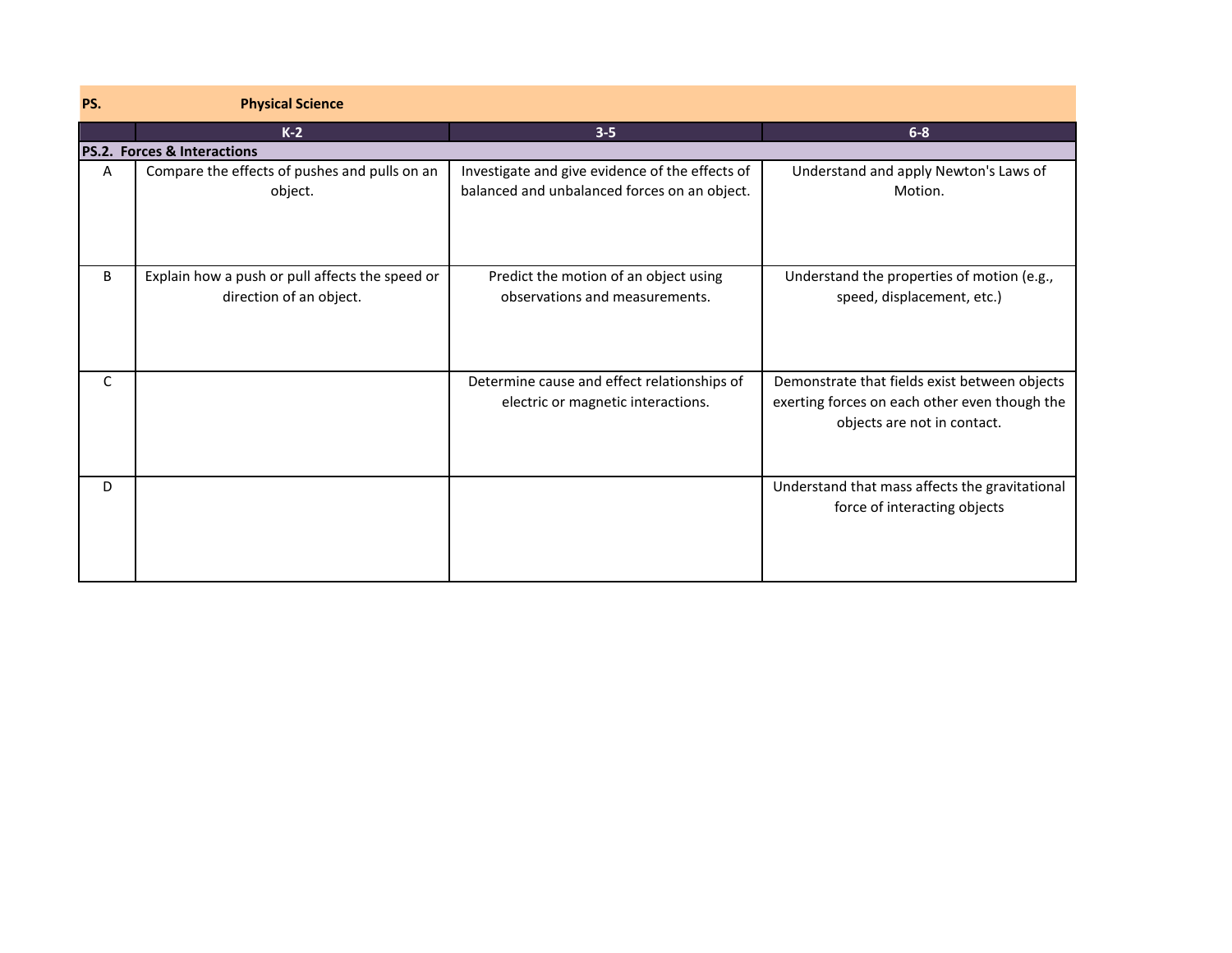| PS.          | <b>Physical Science</b> |                                                                     |                                                                                                         |
|--------------|-------------------------|---------------------------------------------------------------------|---------------------------------------------------------------------------------------------------------|
|              | $K-2$                   | $3 - 5$                                                             | $6-8$                                                                                                   |
| PS.3. Energy |                         |                                                                     |                                                                                                         |
| Α            |                         | Understand that the speed of an object is<br>related to its energy. | Describe the relationships of kinetic energy to<br>the mass and speed of an object.                     |
| B            |                         | Differentiate between potential and kinetic<br>energy.              | Identify and understand the factors that affect<br>an amount of potential energy and kinetic<br>energy. |
| C            |                         | Understand energy transfer (e.g., sound, light,<br>etc.)            | Understand the factors that minimize or<br>maximize thermal energy transfer.                            |
| D            |                         | Predict outcomes about changes in energy when<br>objects collide.   | Understand that energy transfer occurs when<br>the kinetic energy of an object changes.                 |
| E            |                         | Understand how energy is converted from one<br>form to another.     | Demonstrate the Law of Conservation of Energy.                                                          |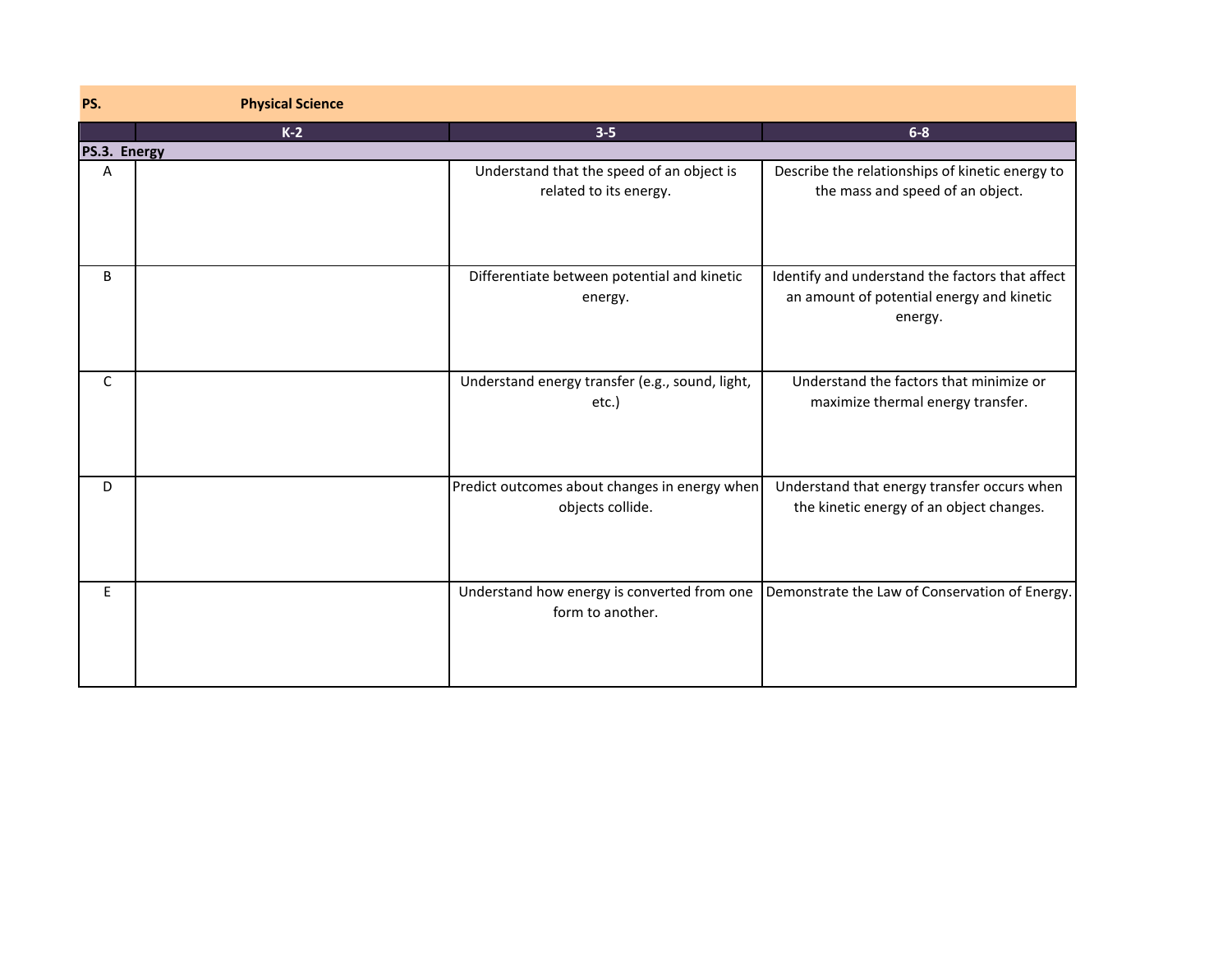| PS. | <b>Physical Science</b>                                                                             |                                                                  |                                                                                |
|-----|-----------------------------------------------------------------------------------------------------|------------------------------------------------------------------|--------------------------------------------------------------------------------|
|     | $K-2$                                                                                               | $3 - 5$                                                          | $6 - 8$                                                                        |
|     | PS.4. Waves & Electromagnetic Radiation                                                             |                                                                  |                                                                                |
| Α   | Understand the effects of placing different<br>materials in the path of a beam of light.            | Identify that light waves carry differing amounts<br>of energy.  | Understand and apply properties of light.                                      |
| B   | Understand that vibrating materials can make<br>sound and that sound can make materials<br>vibrate. | Identify that sound waves carry differing<br>amounts of energy.  | Understand and apply properties of sound.                                      |
| C   | Understand how light or sound can be used to<br>communicate over a distance.                        | Understand multiple ways to transfer<br>information using waves. | Understand and apply the behaviors of<br>electromagnetic and mechanical waves. |
| D   |                                                                                                     |                                                                  | Identify and compare waves on the<br>electromagnetic spectrum.                 |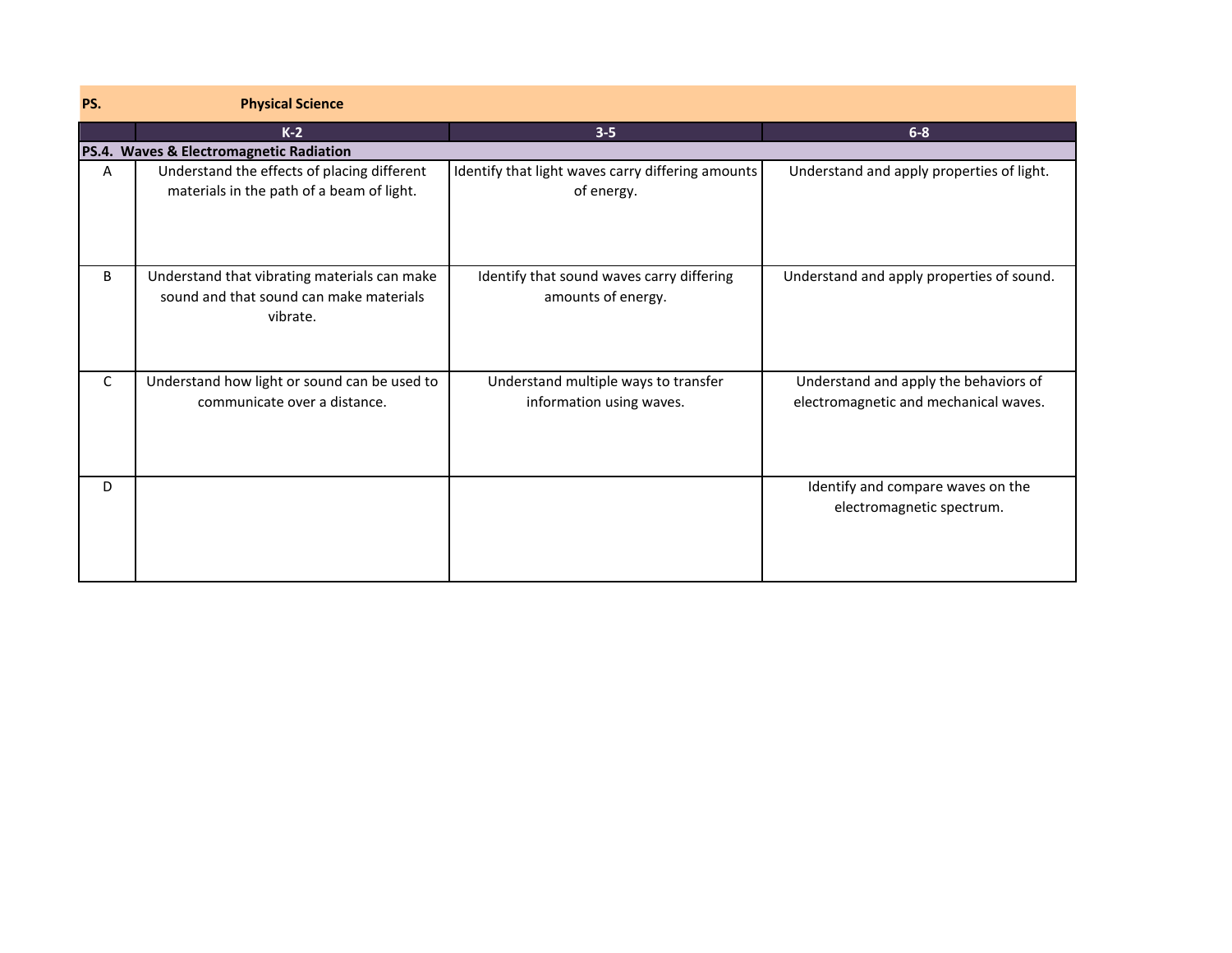| LS. | <b>Life Science</b>                                                                                         |                                                                                                                                                          |                                                                                                                  |
|-----|-------------------------------------------------------------------------------------------------------------|----------------------------------------------------------------------------------------------------------------------------------------------------------|------------------------------------------------------------------------------------------------------------------|
|     | $K-2$                                                                                                       | $3 - 5$                                                                                                                                                  | $6-8$                                                                                                            |
|     | LS.1. Organisms                                                                                             |                                                                                                                                                          |                                                                                                                  |
| A   | Identify living and nonliving things.                                                                       | Understand the needs of living organisms.                                                                                                                | Understand the characteristics of life.                                                                          |
| B   | Understand that organisms are comprised of<br>smaller parts.                                                | Identify parts of a cell.                                                                                                                                | Understand parts of a cell and their functions.                                                                  |
| C   |                                                                                                             | Recognize that the Cell Theory exists.                                                                                                                   | Understand the Cell Theory.                                                                                      |
| D   | Identify that all organisms have in common<br>birth, growth, reproduction, and death (e.g., life<br>cycle). | Understand that plants and animals have<br>internal and external structures that function to<br>support survival, growth, behavior, and<br>reproduction. | Understand how a multicellular organism is a<br>system of interacting subsystems composed of<br>groups of cells. |
| E   | Identify and understand the five senses.                                                                    | Understand how organisms respond to their<br>environment.                                                                                                | Understand how organisms respond to stimuli<br>(e.g., homeostasis, tropisms).                                    |
| F   | Identify the external parts of the human body.                                                              | Identify the external and internal parts of the<br>human body.                                                                                           | Understand the structure, function, and<br>interactions between systems of the human<br>body.                    |
| G   | Identify common disorders of the human body.                                                                | Understand how lifestyle can be affected by<br>disorders of the human body.                                                                              | Understand symptoms, prognosis, and<br>treatment of diseases / disorders of each system<br>of the human body.    |
| H.  | Identify animal groups and the characteristics of<br>each.                                                  | Identify the kingdoms of living organisms and<br>the characteristics of each.                                                                            | Classify organisms using subclassifications of<br>kingdoms.                                                      |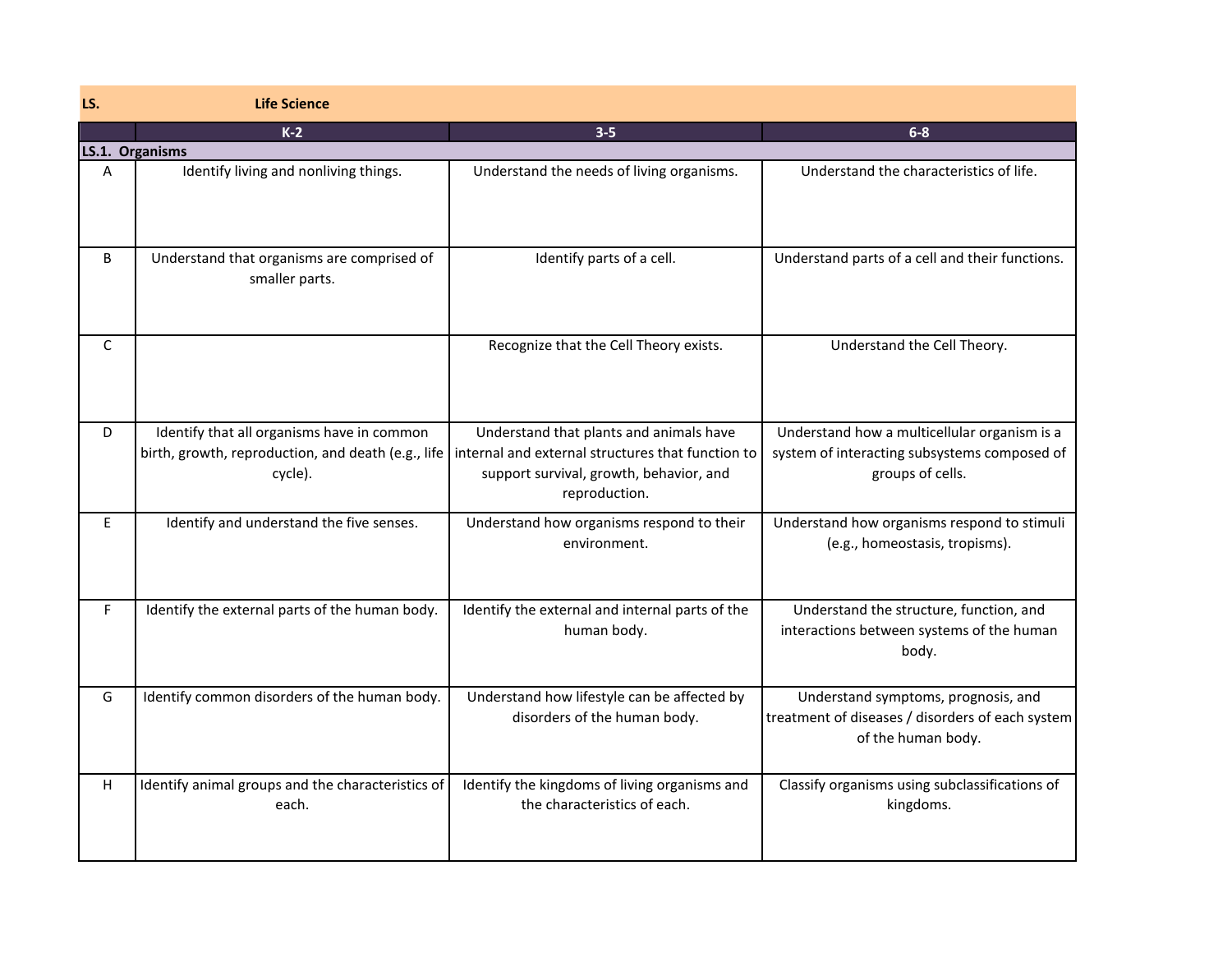| LS. | <b>Life Science</b>                                                         |                                                                                                                                        |                                                                                                    |
|-----|-----------------------------------------------------------------------------|----------------------------------------------------------------------------------------------------------------------------------------|----------------------------------------------------------------------------------------------------|
|     | $K-2$                                                                       | $3 - 5$                                                                                                                                | $6 - 8$                                                                                            |
|     | LS.2. Ecosystems                                                            |                                                                                                                                        |                                                                                                    |
| A   | Understand what plants and animals need to<br>grow.                         | Understand food chains and food webs.                                                                                                  | Understand the role of photosynthesis and<br>cellular respiration in food chains and food<br>webs. |
| B   | Understand that there are many types of life in<br>different habitats.      | Understand that in a particular habitat some<br>organisms can survive well, some survive less<br>well, and some cannot survive at all. | Understand how changes in the ecosystem<br>affect populations (e.g., resource availability).       |
| C   | Understand how organisms can change the<br>environment to meet their needs. | Understand how changes in the environment<br>affect populations and types of organisms.                                                | Understand the interaction between living and<br>nonliving parts of an ecosystem.                  |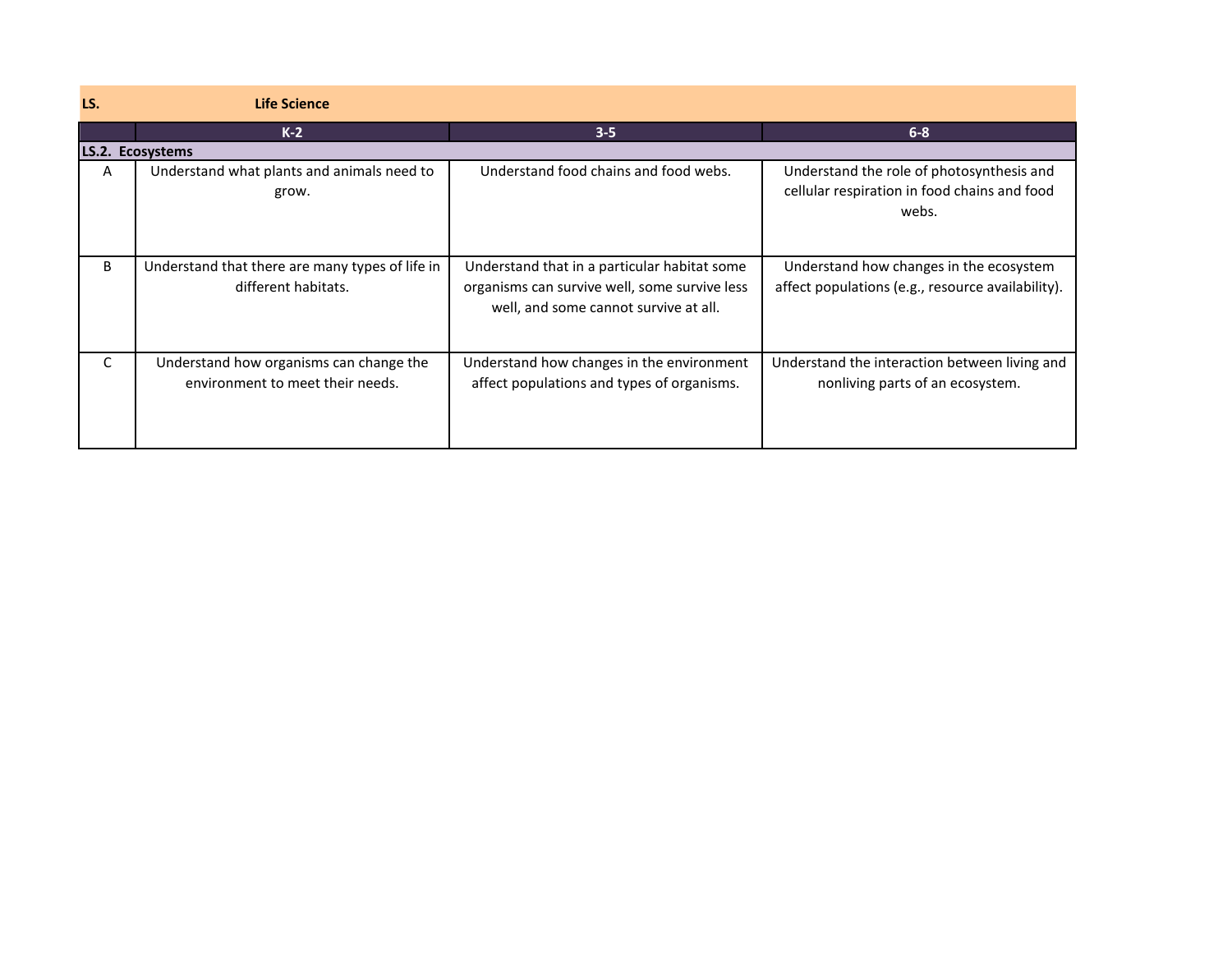| LS. | <b>Life Science</b>                                                                        |                                                                                                                                                                      |                                                                                                                                               |
|-----|--------------------------------------------------------------------------------------------|----------------------------------------------------------------------------------------------------------------------------------------------------------------------|-----------------------------------------------------------------------------------------------------------------------------------------------|
|     | $K-2$                                                                                      | $3 - 5$                                                                                                                                                              | $6-8$                                                                                                                                         |
|     | LS.3. Inheritance and Adaptations                                                          |                                                                                                                                                                      |                                                                                                                                               |
| A   | Understand that young plants and animals are<br>like, but not exactly like, their parents. | Understand that plants and animals have traits<br>inherited from parents.                                                                                            | Identify differences between sexual<br>reproduction and asexual reproduction<br>regarding genetic variation.                                  |
| B   |                                                                                            |                                                                                                                                                                      | Explain how environmental and genetic factors<br>influence the growth of organisms.                                                           |
| C   |                                                                                            | Understand that organisms within a species will<br>show variations.                                                                                                  | Identify if gene mutations have harmful,<br>beneficial, or neutral effects on an organism.                                                    |
| D   |                                                                                            | Understand how the variations in characteristics<br>among individuals of the same species may<br>provide advantages in surviving, finding mates,<br>and reproducing. | Describe how genetic variations of traits in a<br>population increase the probability of survival<br>and reproduction.                        |
| E   |                                                                                            |                                                                                                                                                                      | Understand that natural selection may lead to<br>the increase or decrease of specific traits in a<br>population over time.                    |
| F.  |                                                                                            | Understand that traits can be influenced by the<br>environment.                                                                                                      | Identify ways humans influence the ways of<br>desired traits of organisms.                                                                    |
| G   | Recognize that organisms alive today may<br>resemble extinct organisms.                    | Explain how extinction may have occurred.                                                                                                                            | Using a fossil record, identify the existence,<br>diversity, extinction, and change of life forms<br>throughout the history of life on Earth. |
| H   |                                                                                            | Understand that fossils provide evidence of<br>previous life forms and can be compared.                                                                              | Use comparative anatomy, embryology, and<br>DNA to show relationships among modern<br>organisms.                                              |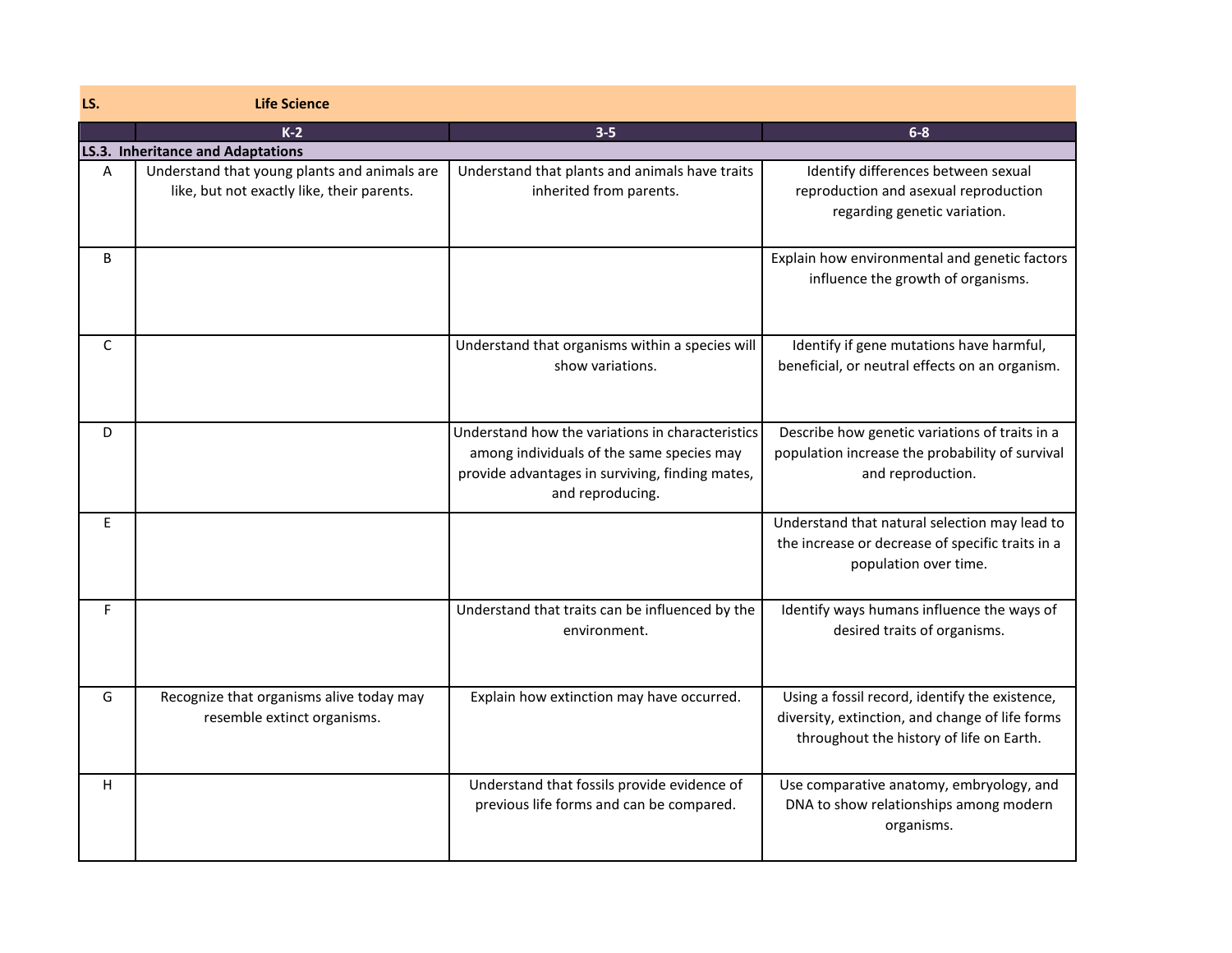| ES. | <b>Earth Science</b>                                                                   |                                                                                             |                                                                                                                     |
|-----|----------------------------------------------------------------------------------------|---------------------------------------------------------------------------------------------|---------------------------------------------------------------------------------------------------------------------|
|     | $K-2$                                                                                  | $3 - 5$                                                                                     | $6 - 8$                                                                                                             |
|     | <b>ES.1. Earth's Systems</b>                                                           |                                                                                             |                                                                                                                     |
| A   | Identify landforms and bodies of water.                                                | Use maps to describe patterns of Earth's<br>features.                                       | Understand the distribution of water on earth.                                                                      |
| B   | Identify where water is found on earth, and that<br>it can be a solid, liquid, or gas. | Describe the cycling of water through Earth's<br>systems, both above and below the surface. | Describe the cycling of water through Earth's<br>systems driven by energy from the sun and the<br>force of gravity. |
| C   | Understand that the earth provides resources.                                          | Understand the rock cycle.                                                                  | Explain the uneven distributions of Earth's<br>mineral and energy resources.                                        |
| D   | Identify ways to slow or prevent wind or water<br>from changing the shape of the land. | Understand the effects of weathering on the<br>rate of erosion.                             | Describe the cycling of Earth's materials and the<br>flow of energy that drives this process.                       |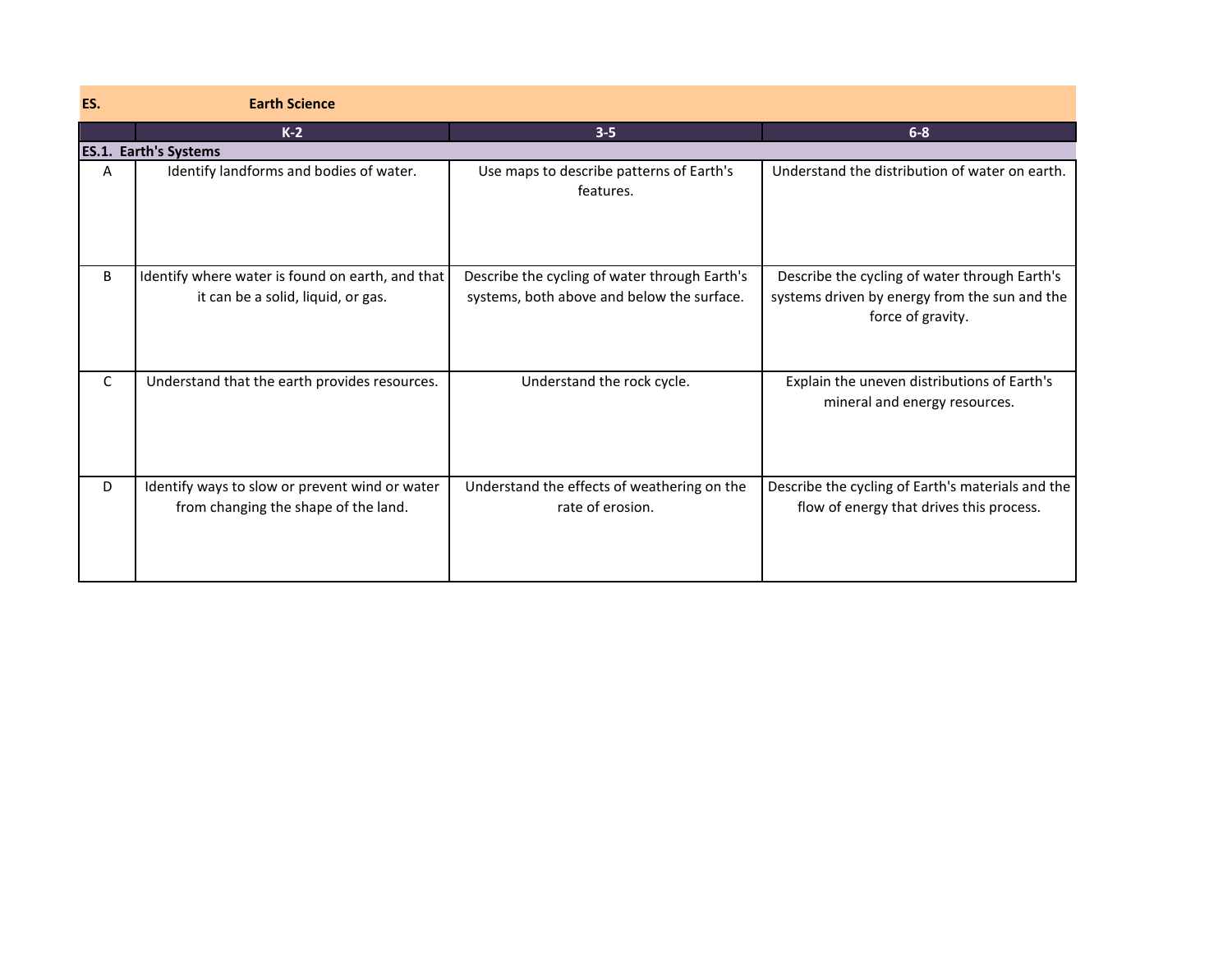| ES. | <b>Earth Science</b>                                        |                                                                             |                                                                                           |
|-----|-------------------------------------------------------------|-----------------------------------------------------------------------------|-------------------------------------------------------------------------------------------|
|     | $K-2$                                                       | $3 - 5$                                                                     | $6 - 8$                                                                                   |
|     | <b>ES.2. Weather and Climate</b>                            |                                                                             |                                                                                           |
| A   | Understand local weather patterns.                          | Describe typical weather conditions expected<br>during a particular season. | Understand the effect of air masses on weather<br>conditions.                             |
| B   | Determine the effect of sunlight on the Earth's<br>surface. | Describe climates in different regions of the<br>world.                     | Understand how unequal heating and rotation<br>of the Earth determines regional climates. |
| C   | Understand the purpose of weather forecasting.              | Identify and understand the tools used for<br>weather forecasting.          | Use weather forecasting tools to make simple<br>weather predictions.                      |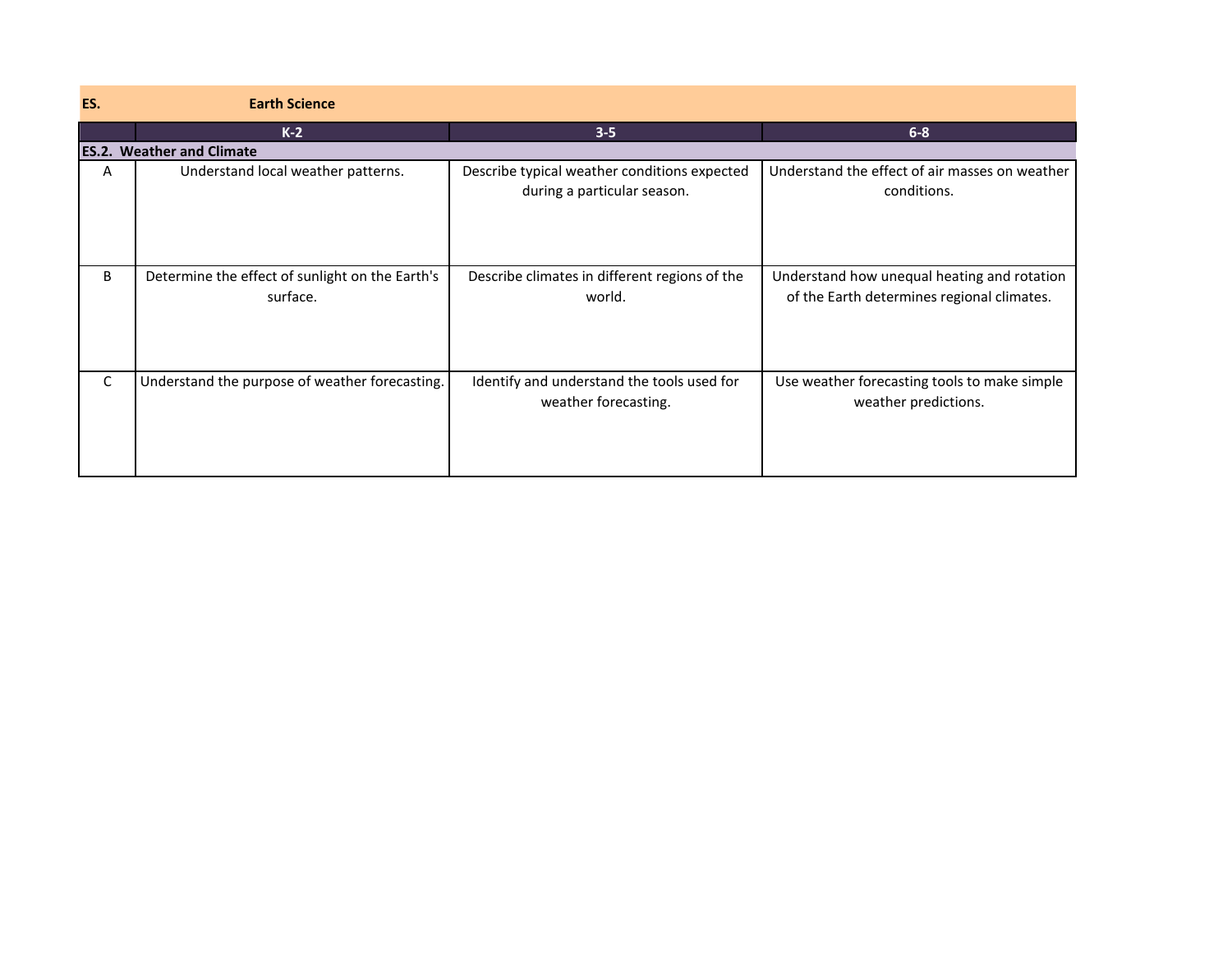| ES.          | <b>Earth Science</b>                                      |                                                                                             |                                                                               |
|--------------|-----------------------------------------------------------|---------------------------------------------------------------------------------------------|-------------------------------------------------------------------------------|
|              | $K-2$                                                     | $3 - 5$                                                                                     | $6-8$                                                                         |
|              | <b>ES.3. Space Systems</b>                                |                                                                                             |                                                                               |
| Α            | Understand that earth's gravity pulls objects<br>down.    | Understand that the gravitational force exerted<br>by Earth is directed towards its center. | Understand the role of gravity in the motion of<br>the solar system.          |
| B            | Identify predictable patterns of sun, moon, and<br>stars. | Describe the motion of Earth (e.g., rotations,<br>revolutions).                             | Understand lunar phases, eclipses of the sun<br>and moon, seasons, and tides. |
| $\mathsf{C}$ | Identify the organization of the solar system.            | Understand the properties and characteristics of<br>the solar system.                       | Determine scale properties of objects in the<br>solar system.                 |
| D            | Understand that the sun is a star.                        | Compare Earth's sun to other stars.                                                         | Understand the life cycle and properties of a<br>star.                        |
| E            |                                                           |                                                                                             | Identify the levels of organization of the<br>universe.                       |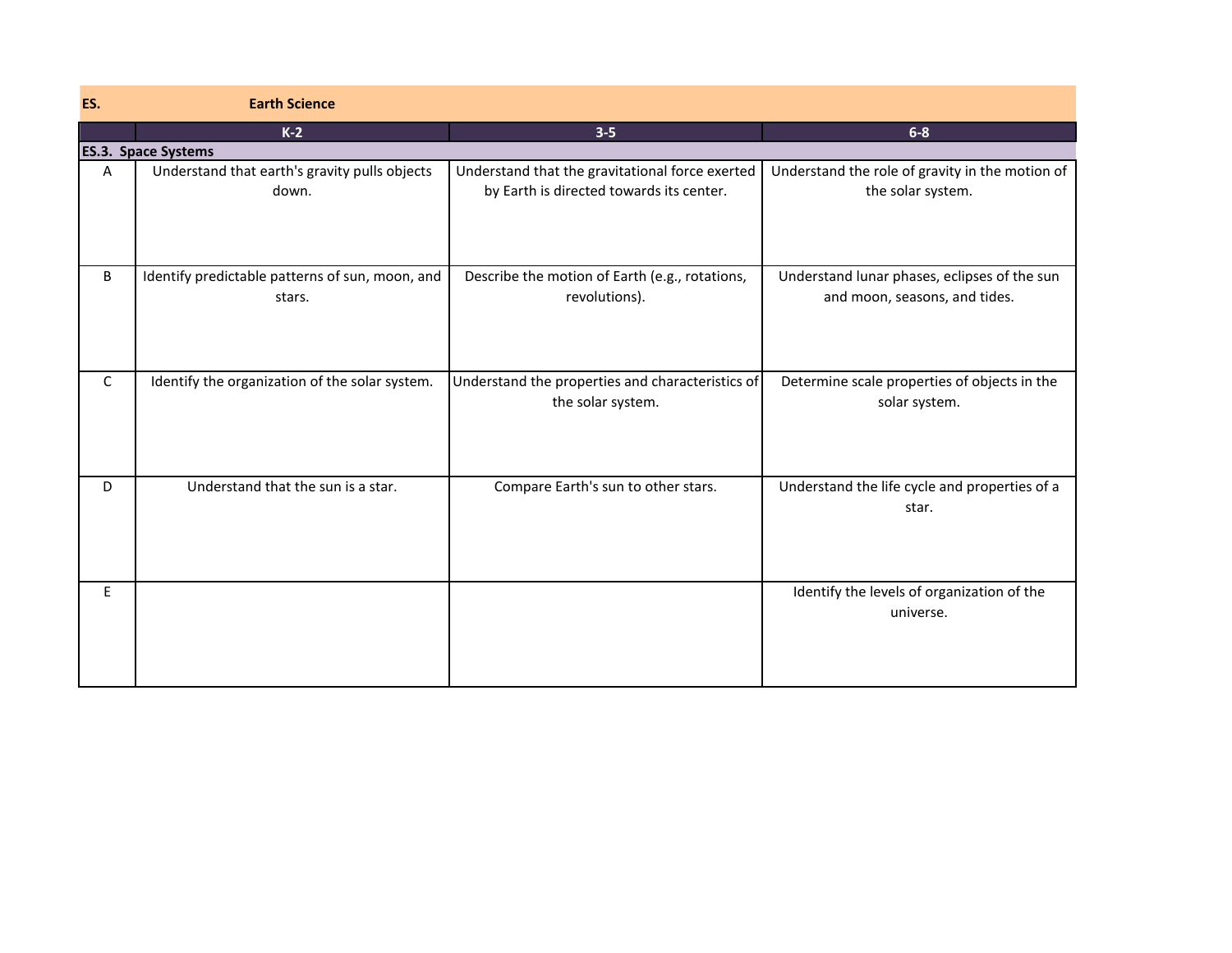| ES. | <b>Earth Science</b>                                         |                                                                                                   |                                                                                                               |
|-----|--------------------------------------------------------------|---------------------------------------------------------------------------------------------------|---------------------------------------------------------------------------------------------------------------|
|     | $K-2$                                                        | $3 - 5$                                                                                           | $6 - 8$                                                                                                       |
|     | <b>ES.4. History of Earth</b>                                |                                                                                                   |                                                                                                               |
| Α   | Understand that earth events can occur quickly<br>or slowly. | Identify catastrophic events that have occurred<br>over the history of earth.                     | Understand how the geologic time scale is<br>organized.                                                       |
| B   | Identify properties of earthquakes and<br>volcanoes.         | Understand the movement of Earth's plates.                                                        | Understand the evidence for the Theory of Plate<br><b>Tectonics</b>                                           |
| C   |                                                              | Understand that fossils are evidence of<br>organisms and the environments in which they<br>lived. | Understand that patterns in rock layers and<br>fossils are the result of changes in a landscape<br>over time. |
| D   |                                                              |                                                                                                   | Identify ways to determine the age of rocks,<br>fossils, and layers of the Earth.                             |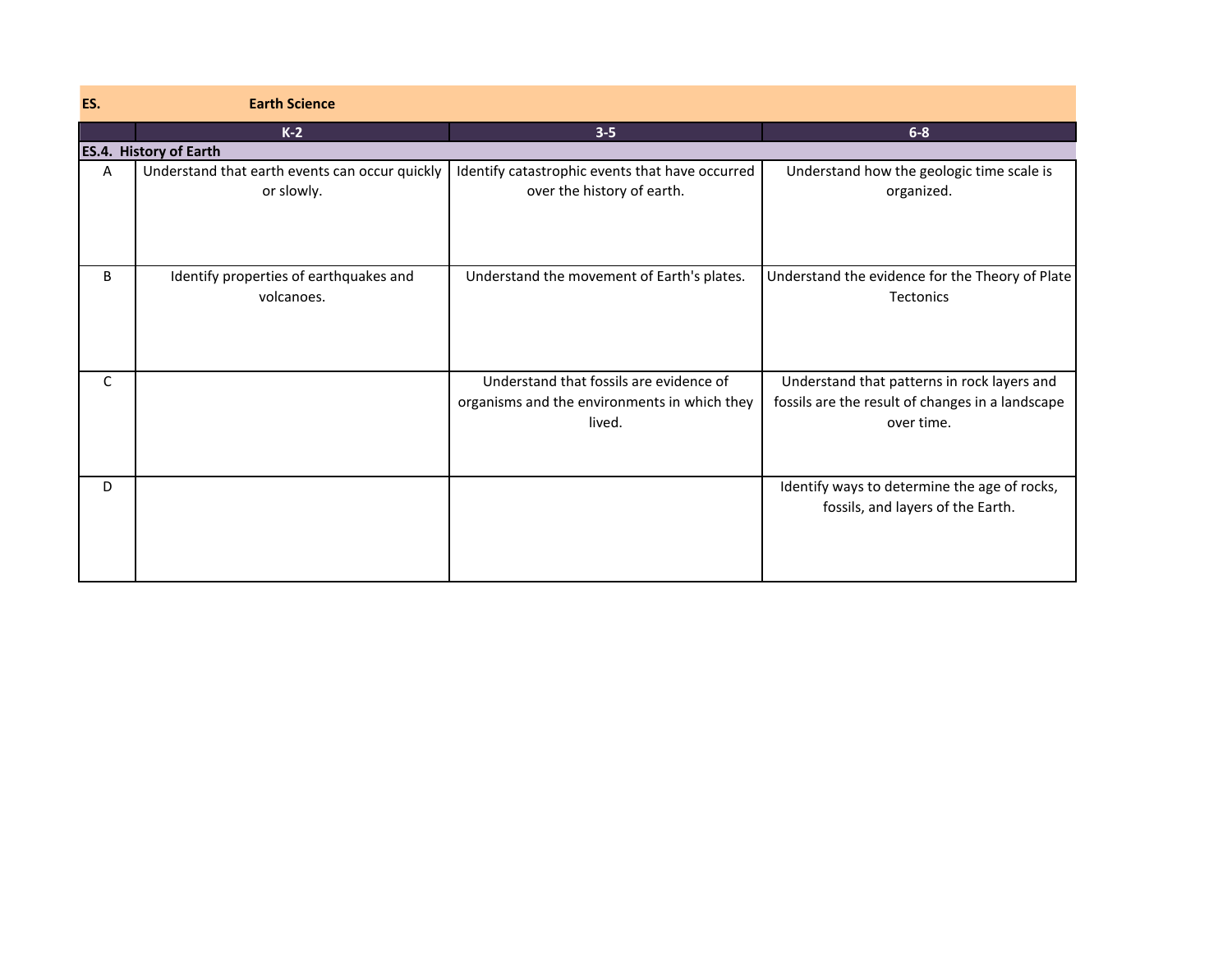| STREAM. |                                                 |                                               |                                                  |
|---------|-------------------------------------------------|-----------------------------------------------|--------------------------------------------------|
|         | $K-2$                                           | $3 - 5$                                       | $6 - 8$                                          |
|         | <b>STREAM.1. Engineering Design</b>             |                                               |                                                  |
| A       | Define a simple problem that can be solved by a | Define a simple design problem based on given | Define criteria and constraints of a design      |
|         | new or improved object or tool.                 | criteria and constraints.                     | problem.                                         |
|         |                                                 |                                               |                                                  |
|         |                                                 |                                               |                                                  |
|         |                                                 |                                               |                                                  |
| B       | Identify strengths and limitations of multiple  | Generate and compare multiple solutions to a  | Evaluate multiple solutions to a design problem. |
|         | design solutions.                               | design problem.                               |                                                  |
|         |                                                 |                                               |                                                  |
|         |                                                 |                                               |                                                  |
|         |                                                 |                                               |                                                  |
|         |                                                 |                                               |                                                  |
| C       | Identify how the design of an object helps it   | Identify aspects of a model or prototype that | Conduct testing and modification to optimize a   |
|         | solve a problem.                                | can be improved.                              | design solution.                                 |
|         |                                                 |                                               |                                                  |
|         |                                                 |                                               |                                                  |
|         |                                                 |                                               |                                                  |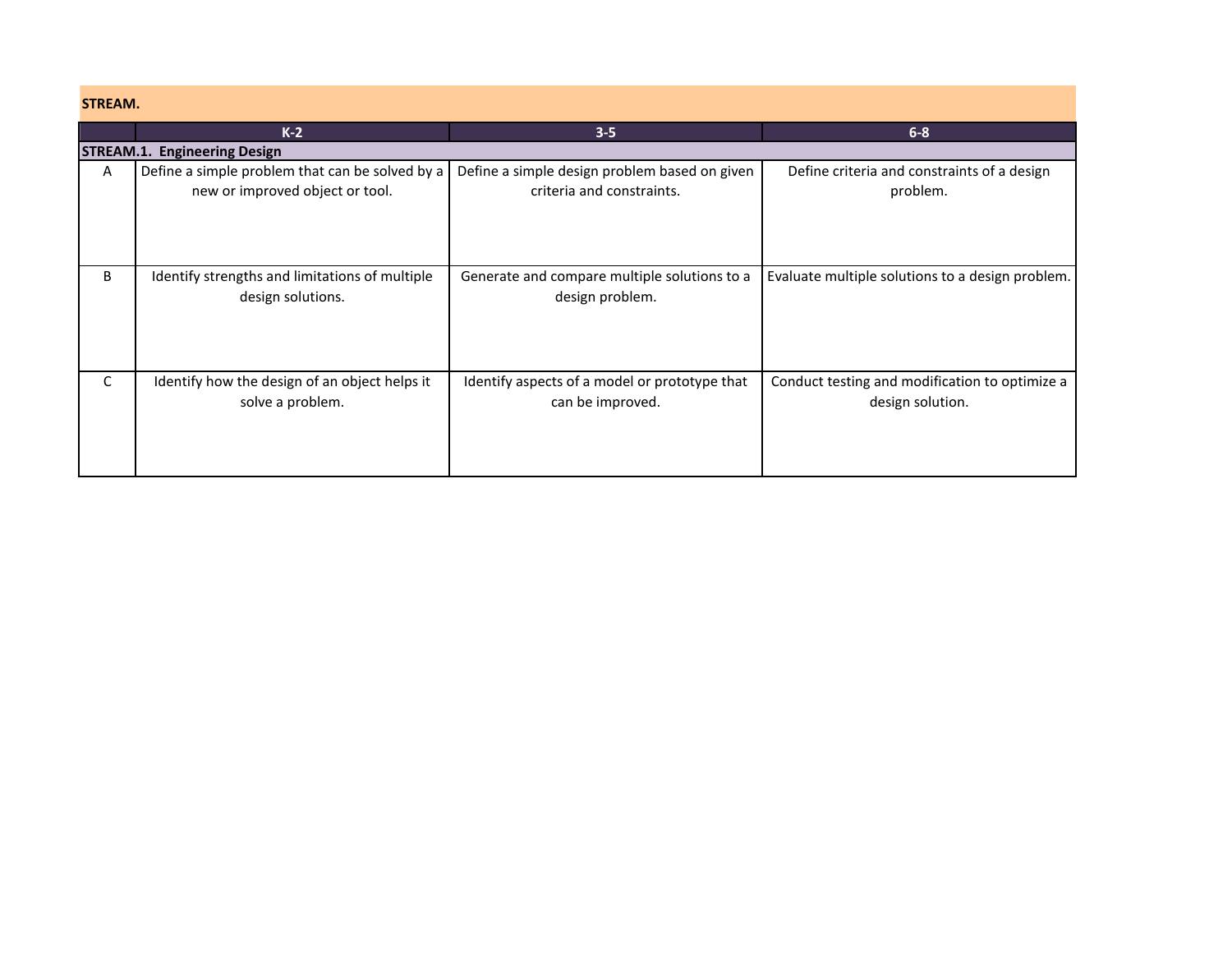| <b>STREAM.</b> |  |  |  |
|----------------|--|--|--|
|                |  |  |  |

**Contract** 

| <b>STREAM.</b> |                                                                            |                                                                                                    |                                                                                 |
|----------------|----------------------------------------------------------------------------|----------------------------------------------------------------------------------------------------|---------------------------------------------------------------------------------|
|                | $K-2$                                                                      | $3 - 5$                                                                                            | $6 - 8$                                                                         |
|                | <b>STREAM.2. Human impacts</b>                                             |                                                                                                    |                                                                                 |
| A              | Identify effects of natural catastrophic events on<br>humans.              | Generate and compare multiple solutions to<br>lessen the effects of natural catastrophic events.   | Understand ways to lessen the effects of natural<br>catastrophic events.        |
| B              | Identify ways an individual protects Earth's<br>resources and environment. | Identify ways communities protect Earth's<br>resources and environment.                            | Identify ways of monitoring and minimizing<br>human impacts on the environment. |
| C              | Identify ways that humans use renewable and<br>non-renewable resouces.     | Understand how per-capita consumption of<br>natural resources has an effect on the<br>environment. | Identify ways to reduce per-capita consumption<br>of natural resources.         |